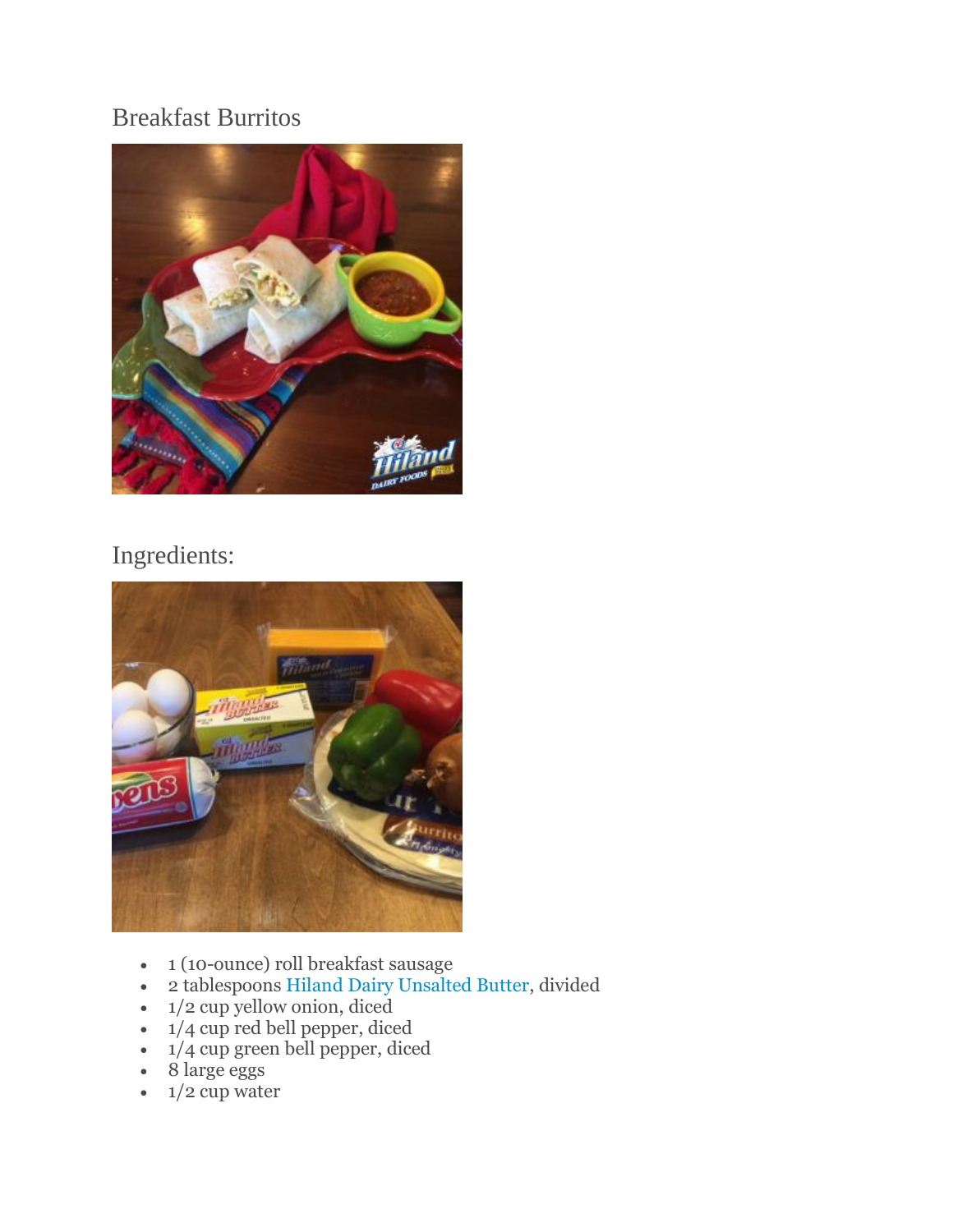- 1 cup [Hiland Dairy Cheddar Cheese,](https://www.hilanddairy.com/products/cheeses/) shredded
- 1 package tortillas, burrito-sized
- Salt and pepper, to taste
- Salsa, optional

## Directions:

In a pan over medium heat, cook the breakfast sausage until cooked through, crumbling into small pieces. Transfer to a bowl and set aside.



In the same pan, melt one tablespoon of butter over medium heat and sauté the bell peppers and onions until soft. Season with a sprinkle of salt and pepper. Transfer to the same bowl as the sausage.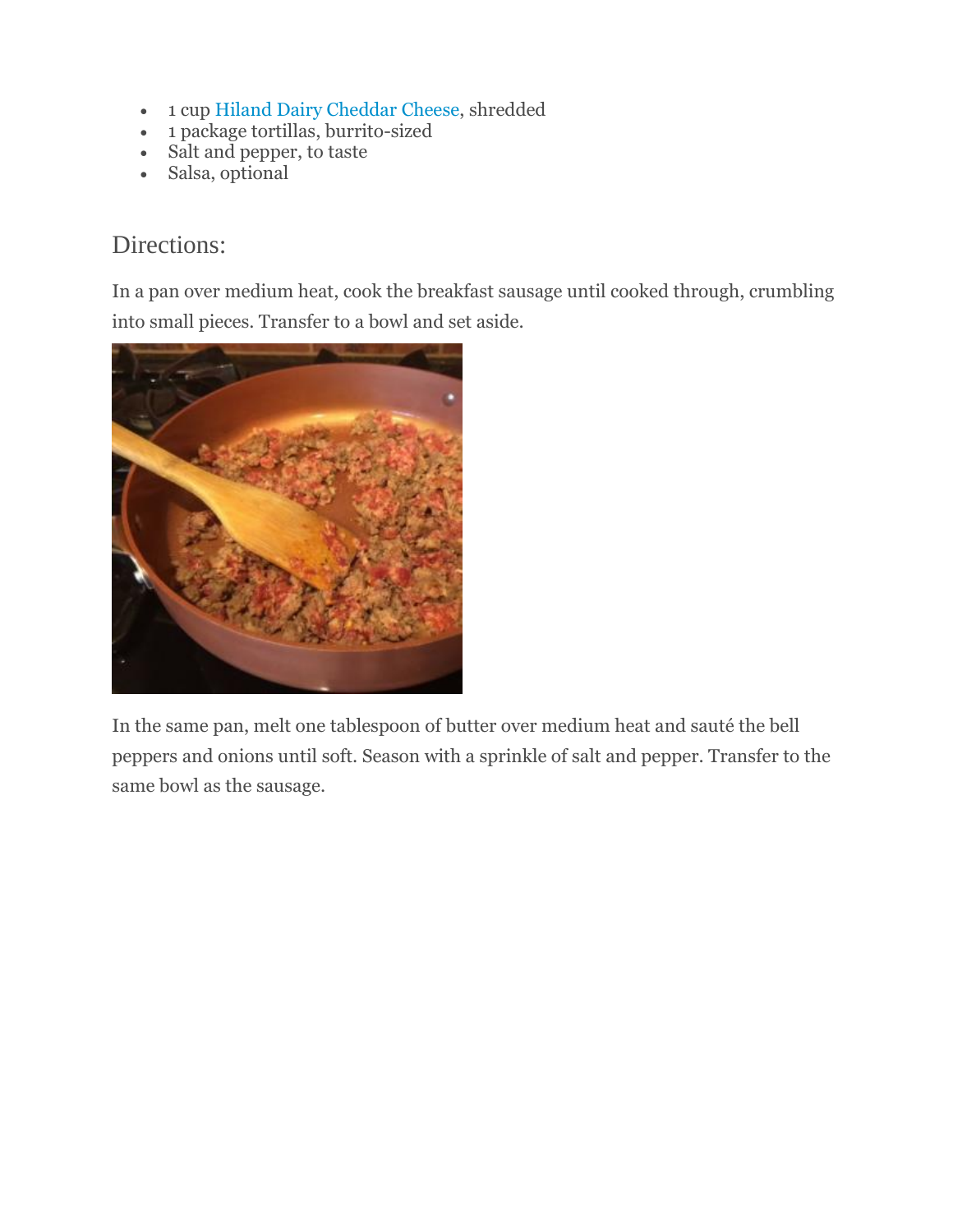

In a small bowl, whisk the eggs with the water. Season with salt and pepper.



Melt one tablespoon of butter in the same pan over low heat. Pour the eggs into the pan and cook until light and fluffy.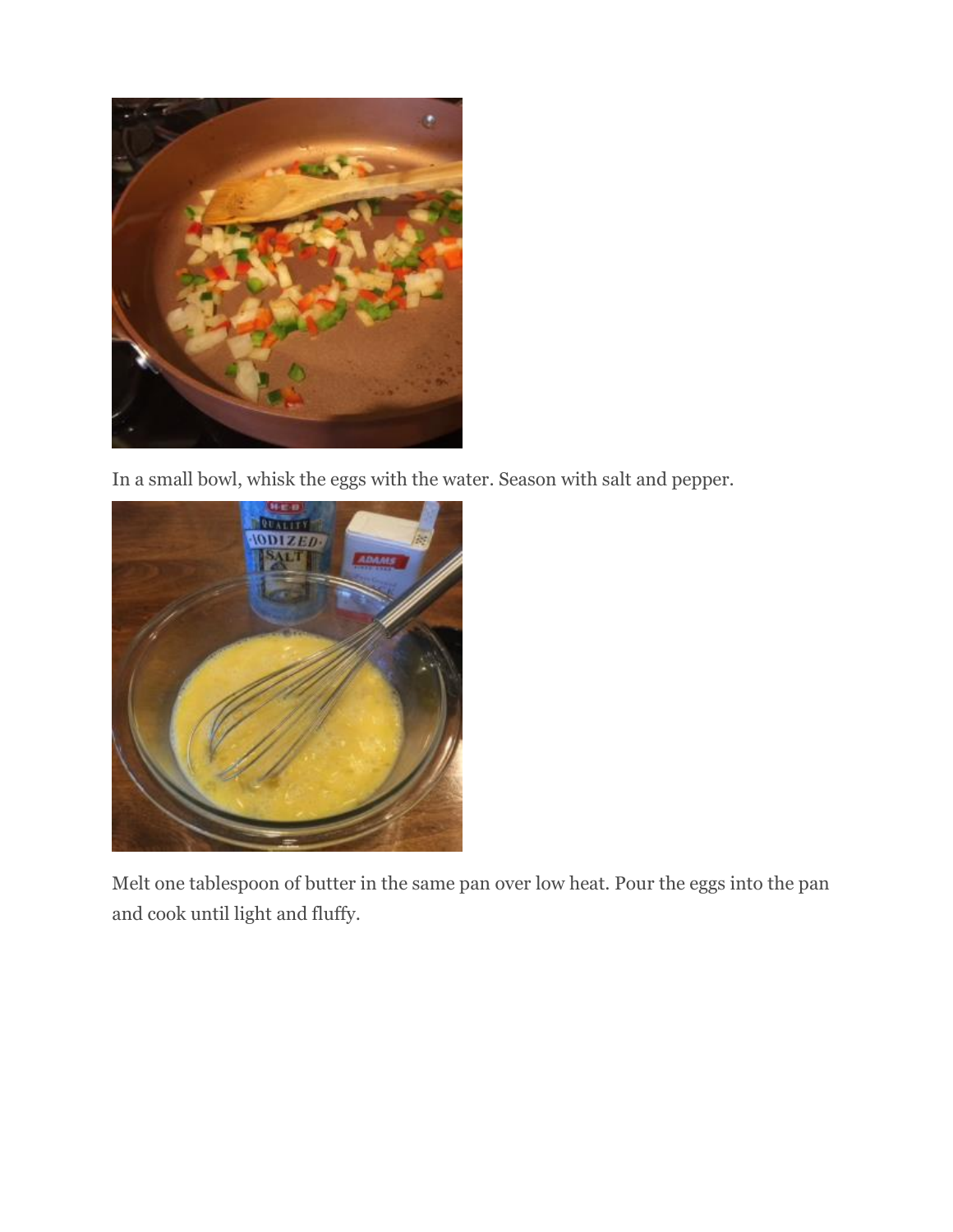

Remove from heat and immediately add the cheese, sausage and veggies. Toss slightly to mix until the cheese is melted. Season with salt and pepper to taste.



Fill up a tortilla with the egg mixture. Roll up like a burrito, top with salsa and enjoy every bite!